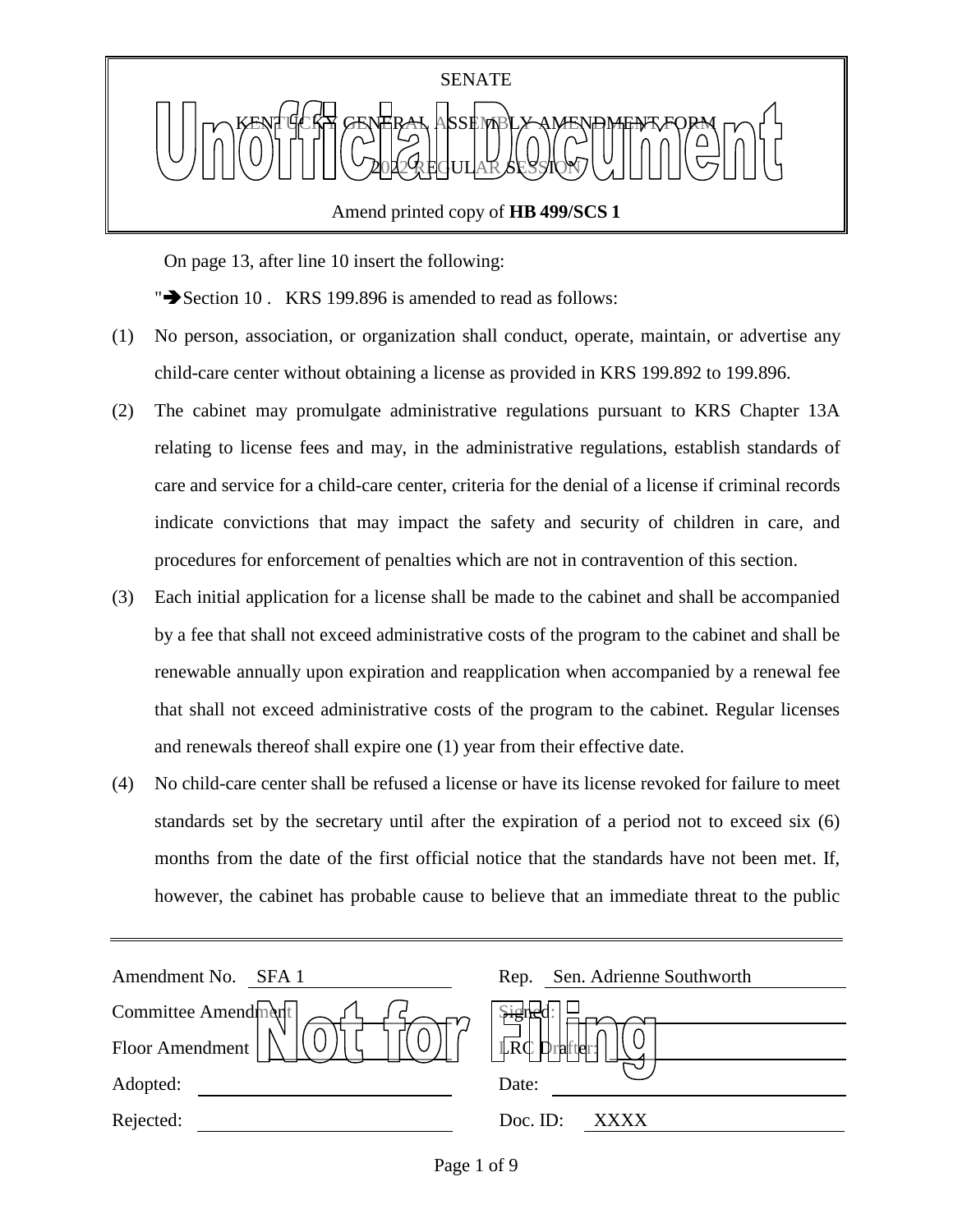health, safety, or welfare exists, the cabinet may take emergency action pursuant to KRS 13B.125. All administrative hearings conducted under authority of KRS 199.892 to 199.896 shall be conducted in accordance with KRS Chapter 13B.

- (5) If, upon inspection or investigation, the inspector general finds that a child-care center licensed under this section has violated the administrative regulations, standards, or requirements of the cabinet, the inspector general shall issue a statement of deficiency to the center containing:
	- (a) A statement of fact;
	- (b) A statement of how an administrative regulation, standard, or requirement of the cabinet was violated; and
	- (c) The timeframe, negotiated with the child-care center, within which a violation is to be corrected, except that a violation that poses an immediate threat to the health, safety, or welfare of children in the center shall be corrected in no event later than five (5) working days from the date of the statement of deficiency.
- (6) The Cabinet for Health and Family Services, in consultation with the Office of the Inspector General, shall establish by administrative regulations promulgated in accordance with KRS Chapter 13A an informal dispute resolution process through which a child-care provider may dispute licensure deficiencies that have an adverse effect on the child-care provider's license.
- (7) A child-care center shall have the right to appeal to the Cabinet for Health and Family Services under KRS Chapter 13B any action adverse to its license or the assessment of a civil penalty issued by the inspector general as the result of a violation contained in a statement of deficiency within twenty (20) days of the issuance of the action or assessment of the civil penalty. An appeal shall not act to stay the correction of a violation.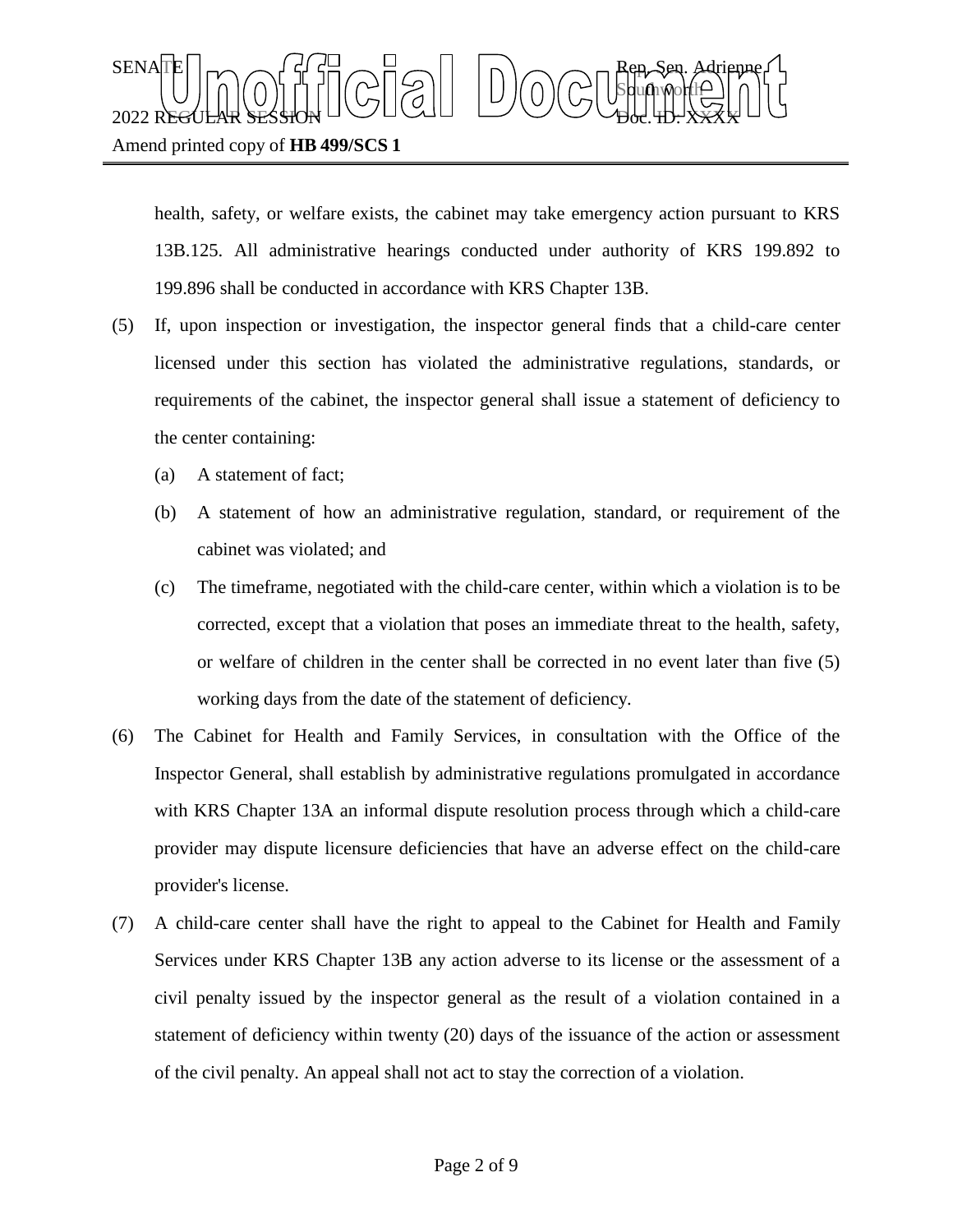Sbufhworth  $2022$  REGULAR SESSION DOLLOURED DO COURT TO CHARLED.  $\chi_{\rm{H}}$ 

 $\text{SENA}[\mathbb{E} | \mid_{\mathsf{T}} \frown \bigcap_{\mathsf{S}} \mathsf{G}] \frown \bigcup_{\mathsf{S}} \bigcap_{\mathsf{S}} \bigcap_{\mathsf{S}} \bigcap_{\mathsf{S}} \bigcap_{\mathsf{S}} \bigcap_{\mathsf{S}} \mathsf{G} \mathsf{G} \bigcap_{\mathsf{S}} \mathsf{G} \mathsf{G} \bigcap_{\mathsf{S}} \mathsf{G} \bigcap_{\mathsf{S}} \mathsf{G} \bigcap_{\mathsf{S}} \mathsf{G} \bigcap_{\mathsf{S}} \mathsf{G} \bigcap_{\mathsf{S}} \mathsf{G} \big$ 

Amend printed copy of **HB 499/SCS 1**

- (8) In assessing the civil penalty to be levied against a child-care center for a violation contained in a statement of deficiency issued under this section, the inspector general or the inspector general's designee shall take into consideration the following factors:
	- (a) The gravity of the threat to the health, safety, or welfare of children posed by the violation;
	- (b) The number and type of previous violations of the child-care center;
	- (c) The reasonable diligence exercised by the child-care center and efforts to correct the violation; and
	- (d) The amount of assessment necessary to assure immediate and continued compliance.
- (9) Upon a child-care center's failure to take action to correct a violation of the administrative regulations, standards, or requirements of the cabinet contained in a statement of deficiency, or at any time when the operation of a child-care center poses an immediate threat to the health, safety, or welfare of children in the center, and the child-care center continues to operate after the cabinet has taken emergency action to deny, suspend, or revoke its license, the cabinet or the cabinet's designee shall take at least one (1) of the following actions against the center:
	- (a) Institute proceedings to obtain an order compelling compliance with the administrative regulations, standards, and requirements of the cabinet;
	- (b) Institute injunctive proceedings in Circuit Court to terminate the operation of the center;
	- (c) Institute action to discontinue payment of child-care subsidies; or
	- (d) Suspend or revoke the license or impose other penalties provided by law.
- (10) Upon request of any person, the cabinet shall provide information regarding the denial, revocation, suspension, or violation of any type of child-care center license of the operator.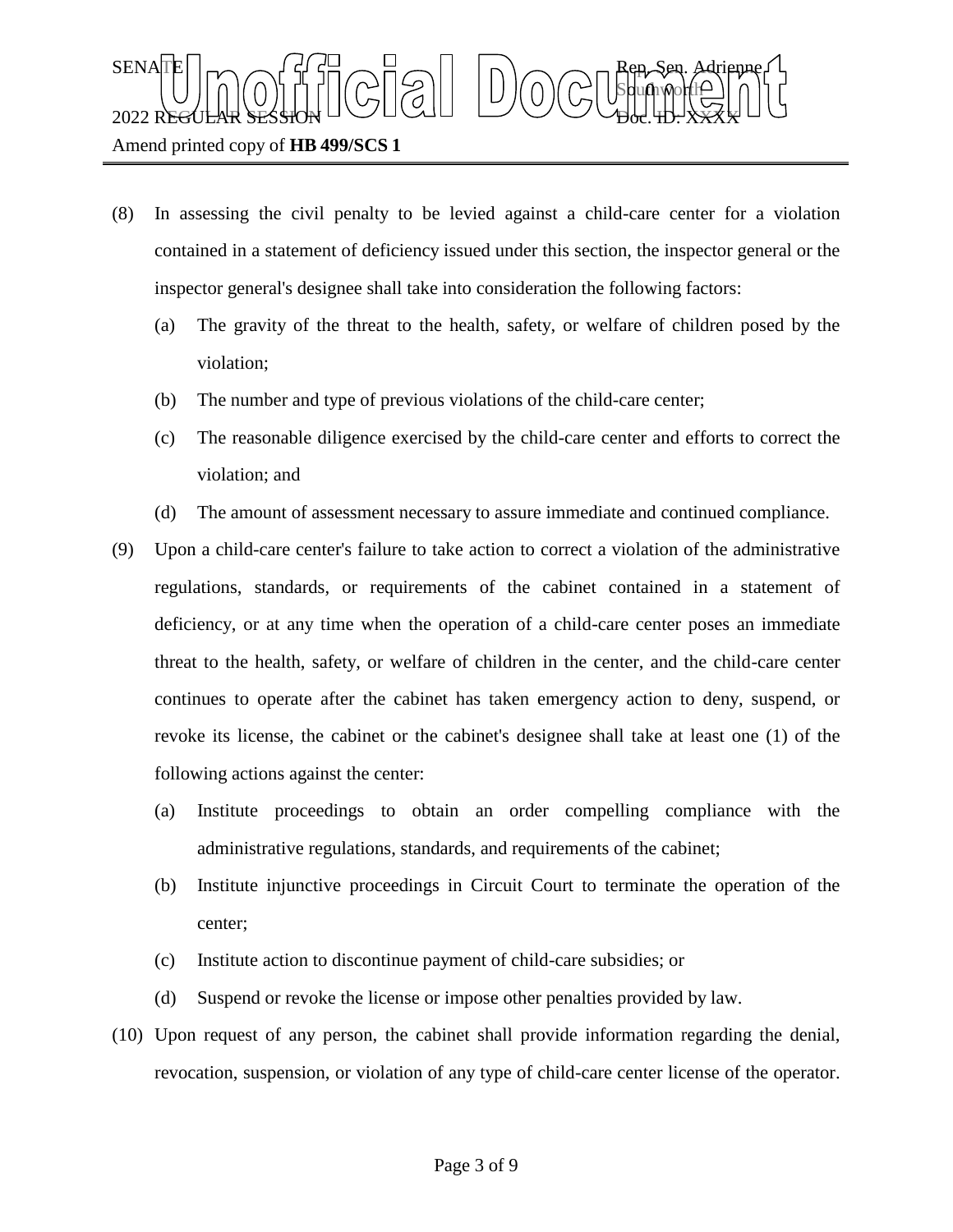

Identifying information regarding children and their families shall remain confidential.

- (11) The cabinet shall provide, upon request, public information regarding the inspections of and the plans of correction for the child-care center within the past year. All information distributed by the cabinet under this subsection shall include a statement indicating that the reports as provided under this subsection from the past five (5) years are available from the child-care center upon the parent's, custodian's, guardian's, or other interested person's request.
- (12) All fees collected under the provisions of KRS 199.892 to 199.896 for license and certification applications shall be paid into the State Treasury and credited to a special fund for the purpose of administering KRS 199.892 to 199.896 including the payment of expenses of and to the participants in child-care workshops. The funds collected are hereby appropriated for the use of the cabinet. The balance of the special fund shall lapse to the general fund at the end of each biennium.
- (13) Any advertisement for child-care services shall include the address of where the service is being provided.
- (14) All inspections of licensed and unlicensed child-care centers by the Cabinet for Health and Family Services shall be unannounced.
- (15) All employees and owners of a child-care center who provide care to children shall demonstrate within the first three (3) months of employment completion of at least a total of six (6) hours of orientation in the following areas:
	- (a) Basic health, safety, and sanitation;
	- (b) Recognizing and reporting child abuse; and
	- (c) Developmentally appropriate child-care practice.
- (16) All employees and owners of a child-care center who provide care to children shall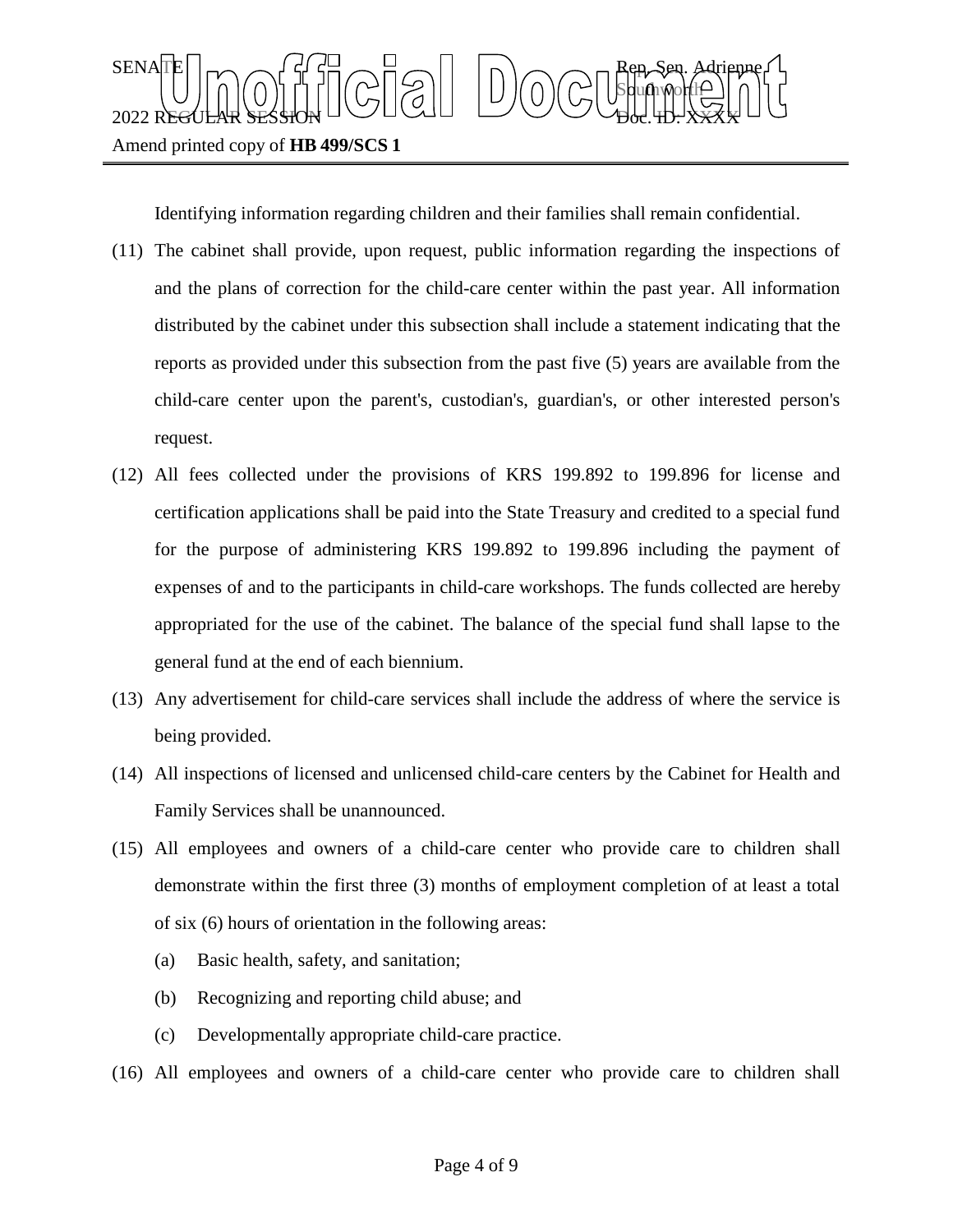## $\text{SENA}[\mathbb{E} | \mid_{\mathsf{T}} \frown \bigcap_{\mathsf{S}} \mathsf{G}] \frown \bigcup_{\mathsf{S}} \bigcap_{\mathsf{S}} \bigcap_{\mathsf{S}} \bigcap_{\mathsf{S}} \bigcap_{\mathsf{S}} \bigcap_{\mathsf{S}} \mathsf{G} \mathsf{G} \bigcap_{\mathsf{S}} \mathsf{G} \mathsf{G} \bigcap_{\mathsf{S}} \mathsf{G} \bigcap_{\mathsf{S}} \mathsf{G} \bigcap_{\mathsf{S}} \mathsf{G} \bigcap_{\mathsf{S}} \mathsf{G} \bigcap_{\mathsf{S}} \mathsf{G} \big$ Sbufhworth  $2022$  REGULAR SESSION DOLLOURED DO COURT TO CHARLED.  $\chi_{\rm{H}}$ Amend printed copy of **HB 499/SCS 1**

annually demonstrate to the department completion of at least six (6) hours of training in child development. These hours shall include but are not limited to one and one-half (1.5) hours one (1) time every five (5) years of continuing education in the recognition and prevention of pediatric abusive head trauma, as defined in KRS 620.020. Training in recognizing pediatric abusive head trauma may be designed in collaboration with organizations and agencies that specialize in the prevention and recognition of pediatric head trauma approved by the secretary of the Cabinet for Health and Family Services The one and one-half (1.5) hours required under this section shall be included in the current number of required continuing education hours.

- (17) The Cabinet for Health and Family Services shall make available either through the development or approval of a model training curriculum and training materials, including video instructional materials, to cover the areas specified in subsection (15) of this section. The cabinet shall develop or approve the model training curriculum and training materials to cover the areas specified in subsection (15) of this section.
- (18) Child-care centers licensed pursuant to this section and family child-care homes certified pursuant to KRS 199.8982 shall not use corporal physical discipline, including the use of spanking, shaking, or paddling, as a means of punishment, discipline, behavior modification, or for any other reason. For the purposes of this section, "corporal physical discipline" means the deliberate infliction of physical pain and does not include spontaneous physical contact that is intended to protect a child from immediate danger.
- (19) *Notwithstanding any other law, administrative regulation, executive order, or executive directive to the contrary, no child-care center shall be refused a license or certification, have its license or certification revoked, be subject to any fine, or be otherwise penalized for refusing to require the wearing of any type of facial covering in response to the*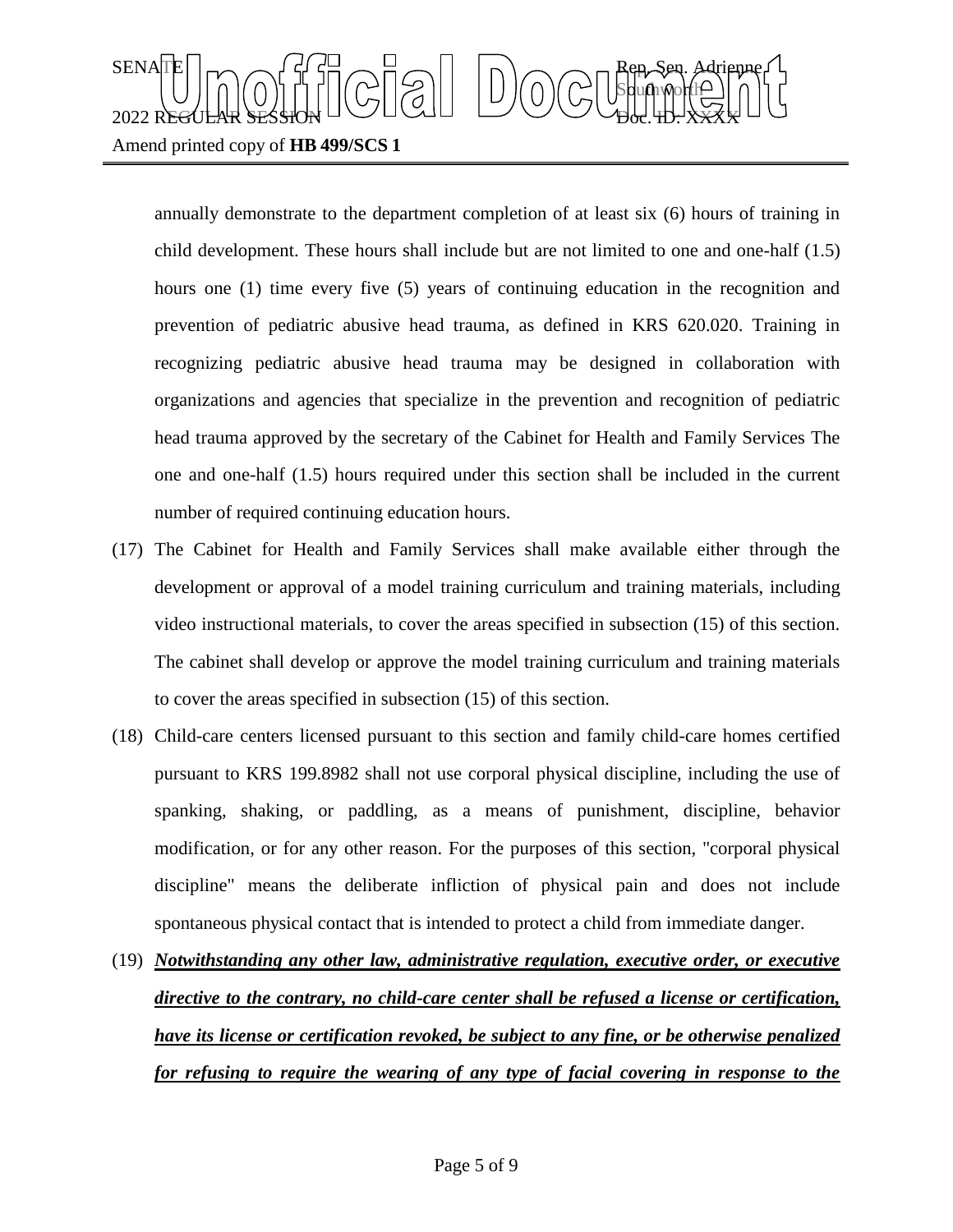Amend printed copy of **HB 499/SCS 1**

## *COVID-19 virus or any mutated strain of the COVID-19 virus.*

 $\text{SENA}[\mathbb{E} | \mid_{\mathsf{T}} \frown \bigcap_{\mathsf{S}} \mathsf{G}] \frown \bigcup_{\mathsf{S}} \bigcap_{\mathsf{S}} \bigcap_{\mathsf{S}} \bigcap_{\mathsf{S}} \bigcap_{\mathsf{S}} \bigcap_{\mathsf{S}} \mathsf{G} \mathsf{G} \bigcap_{\mathsf{S}} \mathsf{G} \mathsf{G} \bigcap_{\mathsf{S}} \mathsf{G} \bigcap_{\mathsf{S}} \mathsf{G} \bigcap_{\mathsf{S}} \mathsf{G} \bigcap_{\mathsf{S}} \mathsf{G} \bigcap_{\mathsf{S}} \mathsf{G} \big$ 

 $2022$  REGULAR SESSION DOLLOURED DO COURT TO CHARLED.  $\chi_{\rm{H}}$ 

*(20)* Child-care centers that provide instructional and educational programs for preschool-aged children that operate for a maximum of twenty (20) hours per week and that a child attends for no more than fifteen (15) hours per week shall:

Sbufhworth

- (a) Notify the cabinet in writing that the center is operating;
- (b) Meet all child-care center licensure requirements and administrative regulations related to employee background checks;
- (c) Meet all child-care center licensure requirements and administrative regulations related to tuberculosis screenings; and
- (d) Be exempt from all other child-care center licensure requirements and administrative regulations.
- *(21)*[(20)] Child-care centers that provide instructional and educational programs for preschoolaged children that operate for a maximum of twenty (20) hours per week and that a child attends for no more than ten (10) hours per week shall be exempt from all child-care licensure requirements and administrative regulations.
- *(22)*[(21)] Instructional programs for school-age children shall be exempt from all child-care licensure administrative regulations if the following criteria are met:
	- (a) The program provides direct instruction in a single skill, talent, ability, expertise, or proficiency;
	- (b) The program does not provide services or offerings that are not directly related to the single talent, ability, expertise, or proficiency;
	- (c) The program operates outside the time period when school is in session, including before or after school hours, holidays, school breaks, teaching planning days, or summer vacation;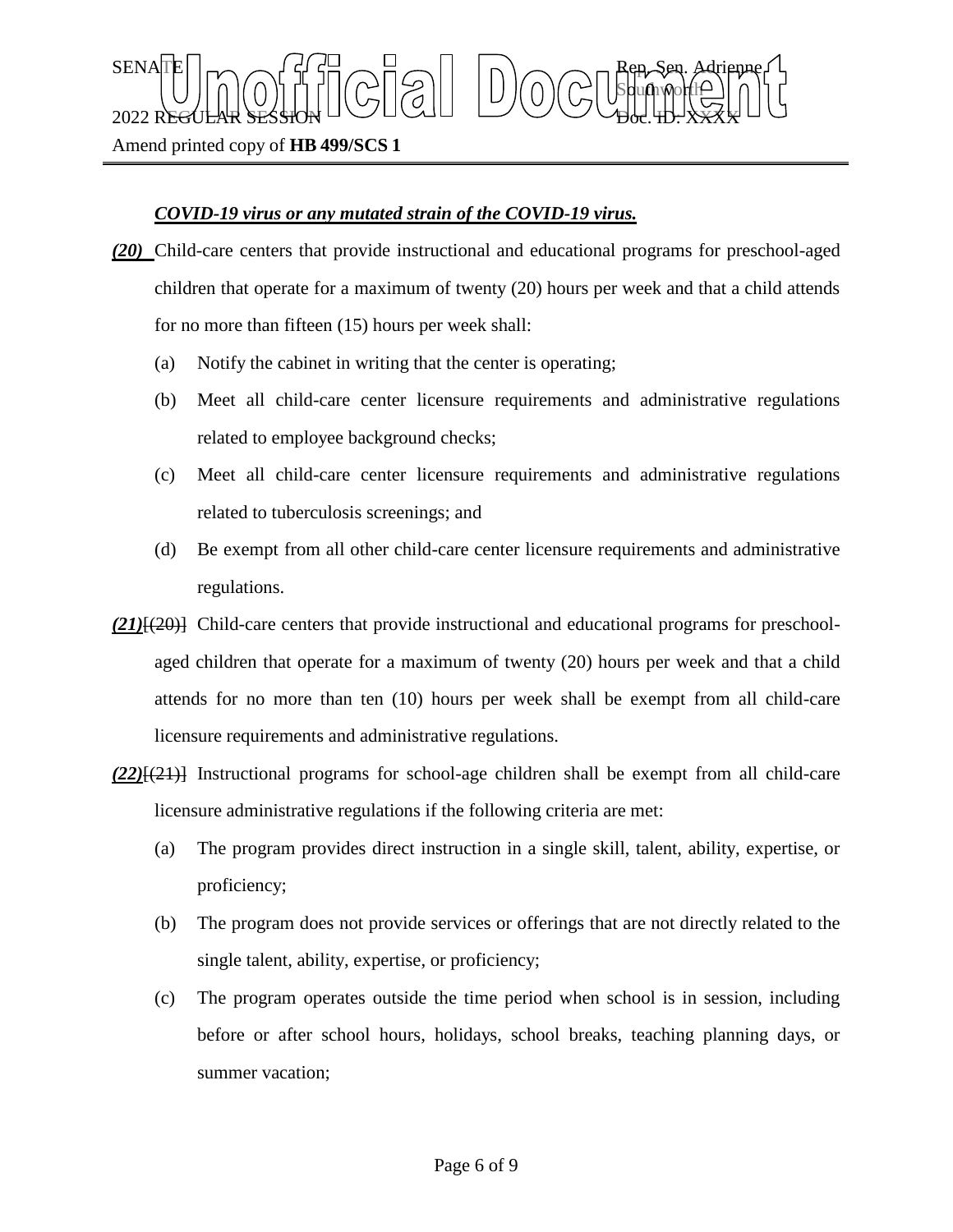- (d) The program does not advertise or otherwise represent that the program is a licensed child-care center or that the program offers child-care services;
- (e) The program informs the parent or guardian:
	- 1. That the program is not licensed by the cabinet; and
	- 2. About the physical risks a child may face while participating in the program; and
- (f) The program conducts the following background checks for all program employees and volunteers who work with children:
	- 1. Check of the child abuse and neglect records maintained by the cabinet; and
	- 2. In-state criminal background information check from the Justice and Public Safety Cabinet or Administrative Office of the Courts.
- *(23)*[(22)] Directors and employees of child-care centers in a position that involves supervisory or disciplinary power over a minor, or direct contact with a minor, shall submit to a criminal record check in accordance with KRS 199.8965.
- *(24)*[(23)] A director or employee of a child-care center may be employed on a probationary status pending receipt of the criminal background check. Application for the criminal record of a probationary employee shall be made no later than the date probationary employment begins.
- *(25)*[(24)] The cabinet shall promulgate administrative regulations to identify emergency care providers who provide essential child-care services during an identified state of emergency.
- *(26)*[(25)] Notwithstanding any state law, administrative regulation, executive order, or executive directive to the contrary, during the 2020 or 2021 state of emergency declared by the Governor in response to COVID-19, including but not limited to any mutated strain of the COVID-19 virus, the cabinet shall not establish any restrictions on capacity for class or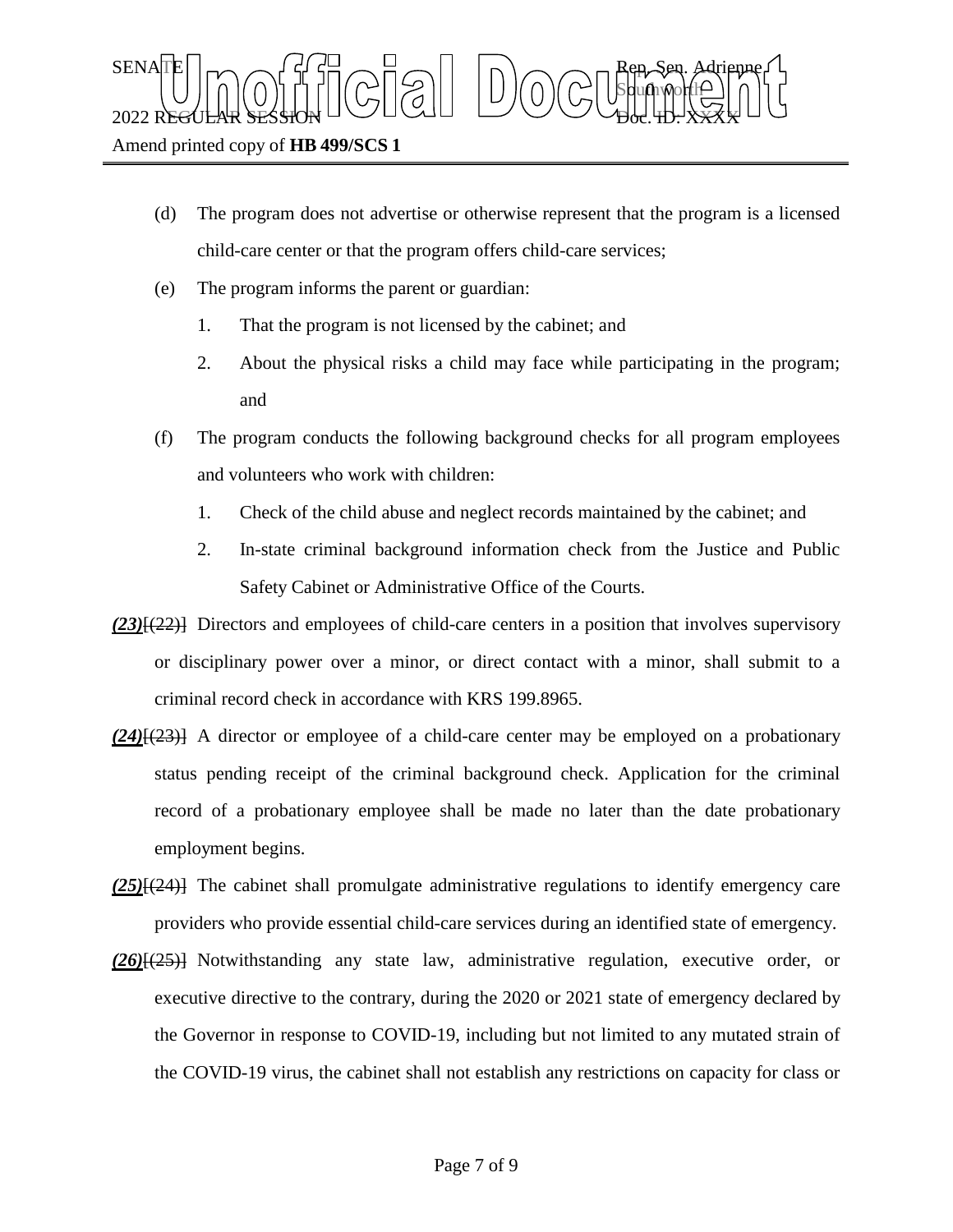group size or the ability to combine classes and groups for capacity limits in the morning or afternoon that is below the number that was in effect on February 1, 2020.

SECTION 11. A NEW SECTION OF KRS CHAPTER 158 IS CREATED TO READ AS FOLLOWS:

- *(1) Notwithstanding any state law, administrative regulation, executive order, executive directive, school board policy, or school policy to the contrary, any requirement that is imposed in response to the COVID-19 virus or any mutated strain of the COVID-19 virus to:*
	- *(a) Wear any type of medical device, including but not limited to any type of facial covering on any public school premises, on school-sponsored transportation, or at a school-sponsored event; or*
	- *(b) Submit to any type of medical procedure or treatment, including but not limited to any type of vaccination or testing;*

*shall provide a parent or guardian the opportunity to opt a student out of the requirement for any reason.*

- *(2) A parent or guardian that opts out in accordance with subsection (1) of this section shall not be required to submit any type of certification or documentation to secure an exemption from any requirement described in subsection (1) of this section.*
- *(3) Nothing in this section shall be interpreted to contradict the requirements of KRS 158.035 regarding certificates of immunization.*

SECTION 12 . A NEW SECTION OF KRS CHAPTER 164 IS CREATED TO READ AS FOLLOWS:

*(1) A public postsecondary education institution shall not impose any of the following requirements in response to the COVID-19 virus or any mutated strain of the COVID-19*